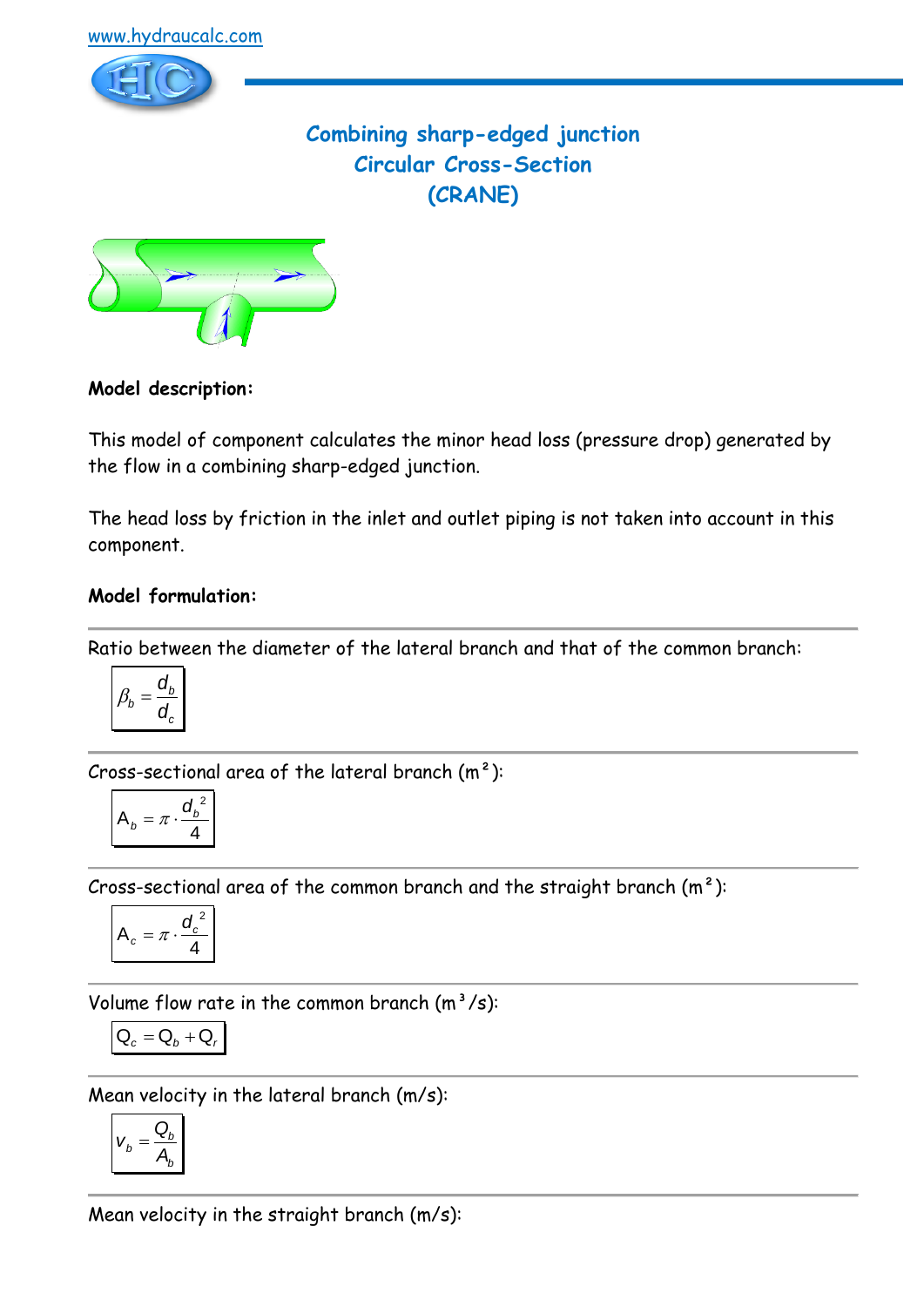$$
V_r = \frac{Q_r}{A_c}
$$

Mean velocity in the common branch (m/s):

$$
V_c = \frac{Q_c}{A_c}
$$

Mass flow rate in the lateral branch (kg/s):

$$
\mathbf{G}_b = \mathbf{Q}_b \cdot \boldsymbol{\rho}
$$

Mass flow rate in the straight branch (kg/s):

$$
G_r = Q_r \cdot \rho
$$

Mass flow rate in the common branch (kg/s):

$$
\mathbf{G}_{c}=\mathbf{Q}_{c}\cdot\rho
$$

Reynolds number in the lateral branch:

$$
\mathsf{Re}_b = \frac{v_b \cdot d_b}{v}
$$

Reynolds number in the straight branch:

$$
\mathsf{Re}_r = \frac{V_r \cdot d_c}{V}
$$

Reynolds number in the common branch:

$$
\mathsf{Re}_c = \frac{v_c \cdot d_c}{v}
$$

Pressure loss coefficient of the lateral branch (based on mean velocity in the common branch):

$$
\frac{A_{c}}{Q_{c}}
$$
\n
$$
A_{b}Q_{b}
$$
\n
$$
K_{b} = C_{b} \cdot \left[1 + D_{b} \cdot \left(\frac{Q_{b}}{Q_{c}} \cdot \frac{1}{\beta_{b}^{2}}\right)^{2} - E_{b} \cdot \left(1 - \frac{Q_{b}}{Q_{c}}\right)^{2} - F_{b} \cdot \frac{1}{\beta_{b}^{2}} \cdot \left(\frac{Q_{b}}{Q_{c}}\right)^{2}\right]
$$
\n
$$
(1
$$

([1] equation 2-35)

with:

Values of D<sub>b</sub>, E<sub>b</sub>, F<sub>b</sub>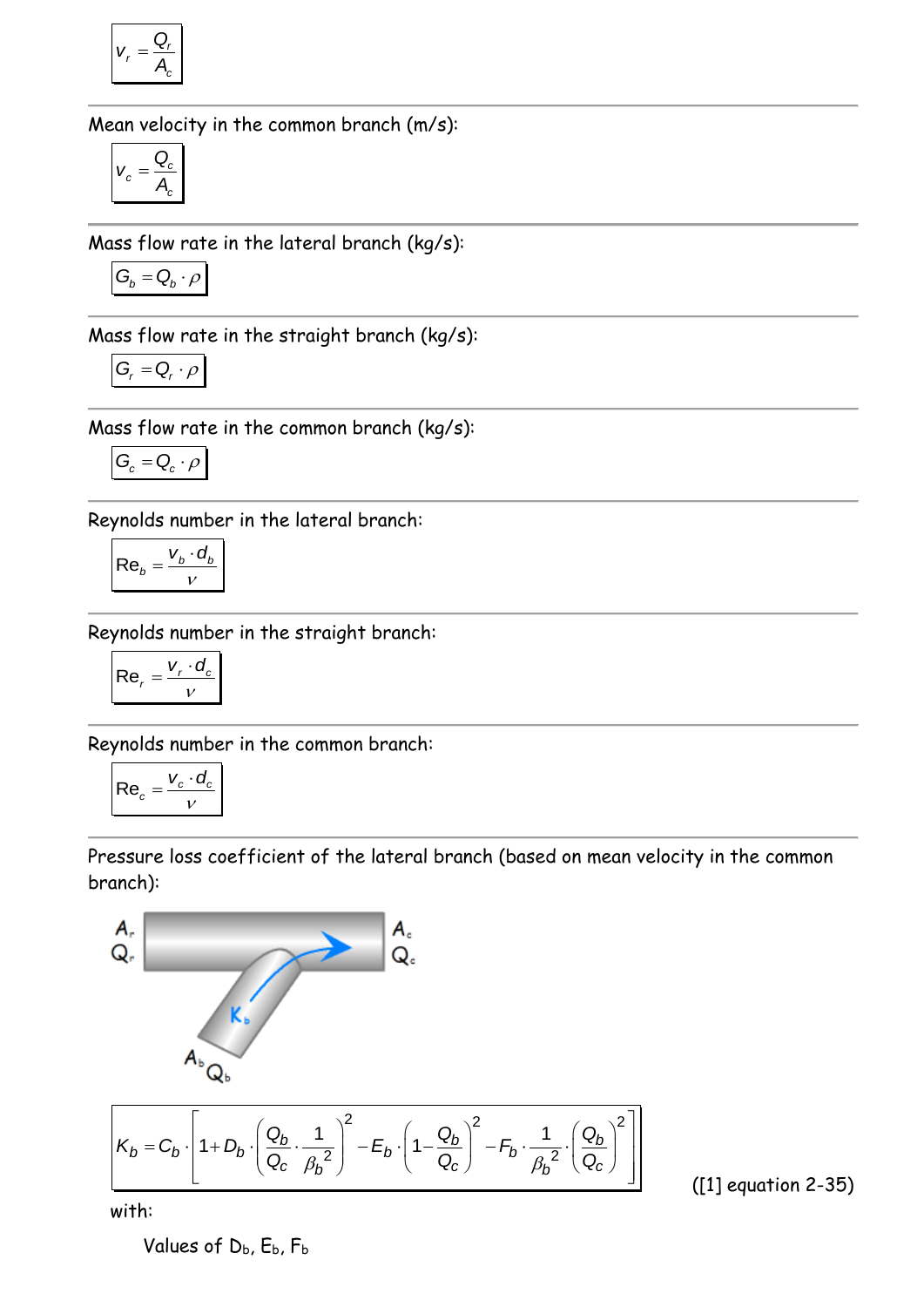| Angle        | Dь | E, | Fь   |
|--------------|----|----|------|
| $30^{\circ}$ |    | 2  | 1.74 |
| $45^{\circ}$ |    | 2  | 1.41 |
| $60^\circ$   |    | 2  |      |
| 90°          |    | 2  | O    |

([1] table 2-1)

For any angles between 30 $^{\circ}$  and 90 $^{\circ}$ , the coefficients  $D_{b}$ ,  $E_{b}$ ,  $F_{b}$  are obtained by linear interpolation of the coefficients of the table 2-1.

| Values of $C_{\rm b}$ |  |  |
|-----------------------|--|--|
|-----------------------|--|--|

| Q <sub>b</sub> / Q <sub>c</sub> |             | $\leq$ 0.4               |             | > 0.4  |
|---------------------------------|-------------|--------------------------|-------------|--------|
| βª                              | $\leq$ 0.35 | > 0.35                   | $\leq$ 0.35 | > 0.35 |
|                                 |             | Q,<br>$0.9 -$<br>$Q_{c}$ |             | 0.55   |

2-2)



Pressure loss coefficient of the straight branch (based on mean velocity in the common branch):

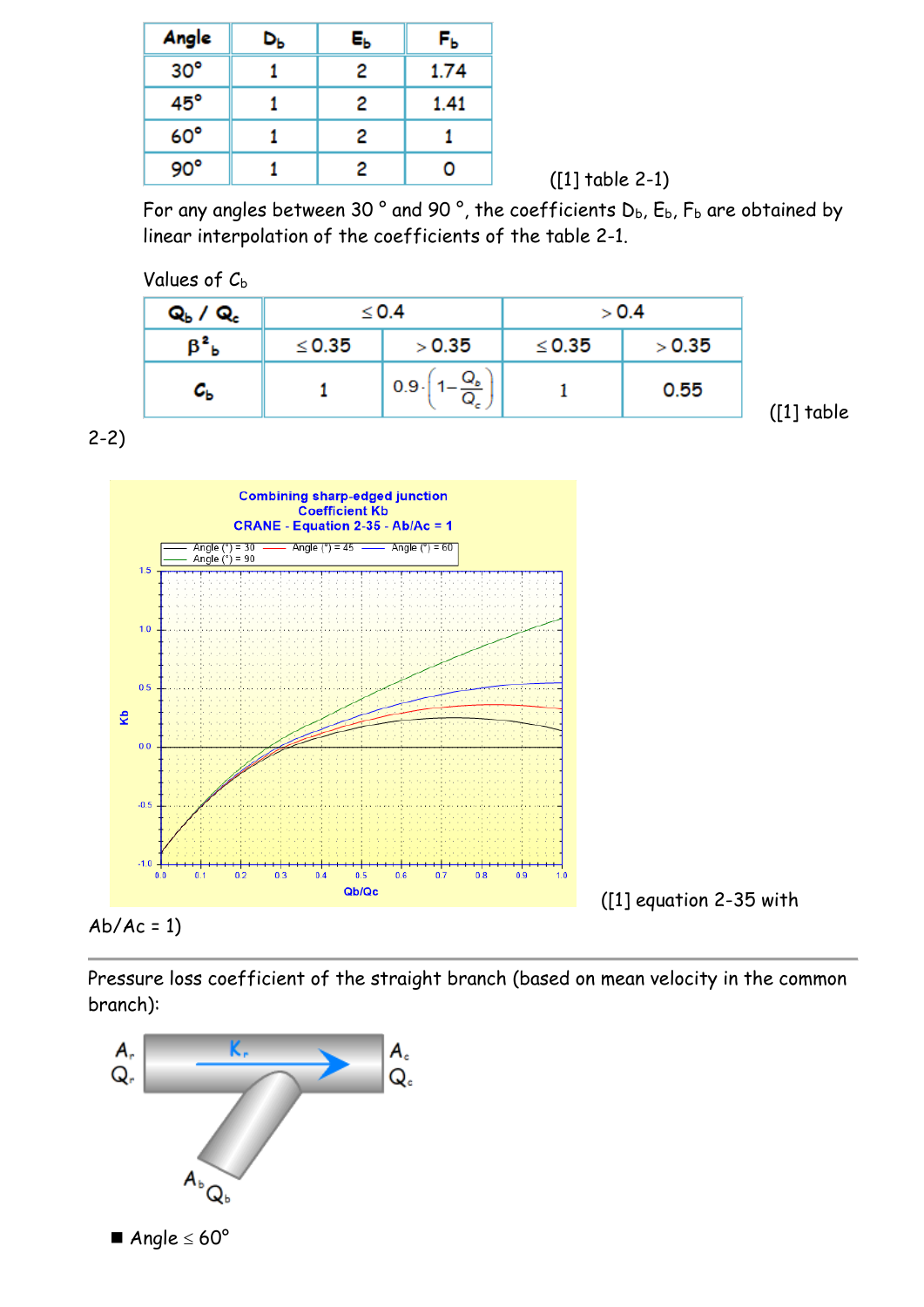$$
K_r = C_r \cdot \left[ 1 + D_r \cdot \left( \frac{Q_b}{Q_c} \cdot \frac{1}{\beta_b^2} \right)^2 - E_r \cdot \left( 1 - \frac{Q_b}{Q_c} \right)^2 - F_r \cdot \frac{1}{\beta_b^2} \cdot \left( \frac{Q_b}{Q_c} \right)^2 \right]
$$
(11)

([1] equation 2-

35)

with:

| Values of $C_r$ , $D_r$ , $E_r$ , $F_r$ |    |    |      |
|-----------------------------------------|----|----|------|
| Angle                                   | с. | Е, | F.   |
| $30^\circ$                              |    |    | 1.74 |
| $45^{\circ}$                            |    |    | 1.41 |
| $60^\circ$                              |    |    |      |

([1] table 2-1)

For arbitrary angles between 30 $^{\circ}$  and 60 $^{\circ}$ , the coefficients  $C_r$ ,  $D_r$ ,  $E_r$ ,  $F_r$ are obtained by linear interpolation of the coefficients of table 2-1.

$$
= \text{Angle} = 90^{\circ}
$$

$$
K_r = 1.55 \cdot \left(\frac{Q_b}{Q_c}\right) - \left(\frac{Q_b}{Q_c}\right)^2 \tag{11}
$$

([1] equation 2-36)



 $Ab/Ac = 1$  and 2-36)

For any angles between 60 ° and 90 °, the coefficient Kr is obtained by linear interpolation between the value of Kr calculated at 60 ° and that calculated at 90 °.

Pressure loss in the lateral branch (Pa):

2  $\mathbf{r}_b = \mathbf{r}_b \cdot \mathbf{r}_2$ *c*  $\Delta P_b = K_b \cdot \frac{\rho \cdot \nu}{\rho}$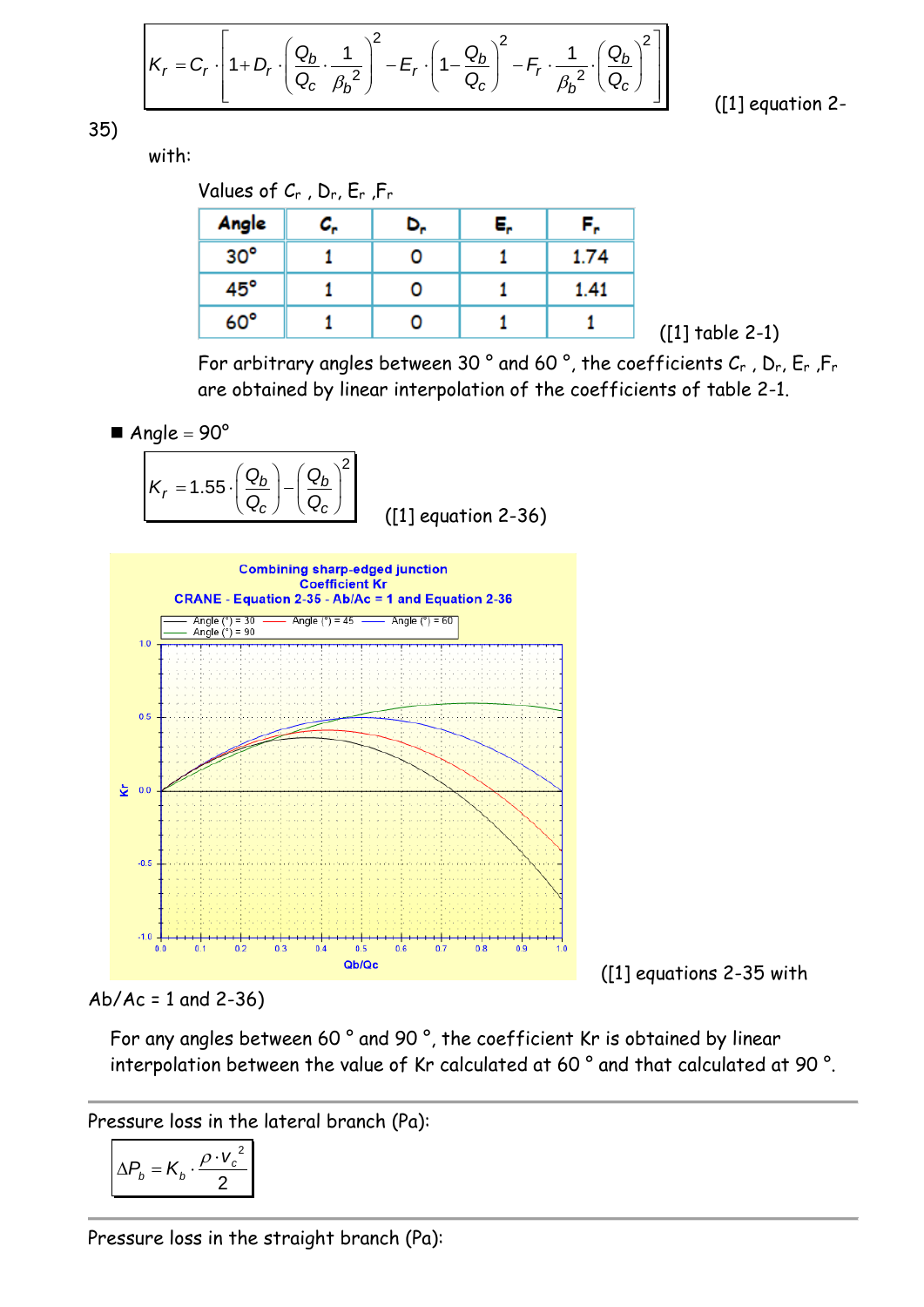$$
\Delta P_r = K_r \cdot \frac{\rho \cdot v_c^2}{2}
$$

Head loss of fluid in the lateral branch (m):

$$
\Delta H_b = K_b \cdot \frac{v_c^2}{2 \cdot g}
$$

Head loss of fluid in the straight branch (m):

$$
\Delta H_r = K_r \cdot \frac{v_c^2}{2 \cdot g}
$$

Hydraulic power loss in the lateral branch (W):

$$
Wh_b = \Delta P_b \cdot Q_b
$$

Hydraulic power loss in the straight branch (W):

 $Wh_r = \Delta P_r \cdot Q_r$ 

#### **Symbols, Definitions, SI Units:**

| $d_{b}$                   | Diameter of the lateral branch (m)                                         |
|---------------------------|----------------------------------------------------------------------------|
| $d_c$                     | Diameter of the common branch and the straight branch (m)                  |
| $\beta_{\sf b}$           | Ratio between the diameter of the lateral branch and that of the           |
|                           | common branch ()                                                           |
| A <sub>b</sub>            | Cross-sectional area of the lateral branch $(m2)$                          |
| $A_c$                     | Cross-sectional area of the common branch and the straight branch $(m^2)$  |
| $Q_b$                     | Volume flow rate in the lateral branch $(m^3/s)$                           |
| <b>Vb</b>                 | Mean velocity in the lateral branch (m/s)                                  |
| $Q_{r}$                   | Volume flow rate in the straight branch $(m^3/s)$                          |
| $\mathsf{V}_\Gamma$       | Mean velocity in the straight branch (m/s)                                 |
| $\mathsf{Q}_{\mathsf{c}}$ | Volume flow rate in the common branch $(m^3/s)$                            |
| $V_c$                     | Mean velocity in the common branch $(m/s)$                                 |
| $G_{b}$                   | Mass flow rate in the lateral branch ( $kg/s$ )                            |
| $G_r$                     | Mass flow rate in the straight branch (kg/s)                               |
| $G_c$                     | Mass flow rate in the common branch $(kq/s)$                               |
| Reb                       | Reynolds number in the lateral branch ()                                   |
| Re <sub>r</sub>           | Reynolds number in the straight branch ()                                  |
| Rec                       | Reynolds number in the common branch ()                                    |
| $\alpha$                  | Angle of the lateral branch (m)                                            |
| $K_{b}$                   | Pressure loss coefficient of the lateral branch (based on mean velocity in |
|                           | the common branch) ()                                                      |
| $K_r$                     | Pressure loss coefficient of the straight branch (based on mean velocity   |
|                           | in the common branch) ()                                                   |
| $\Delta P_{b}$            | Pressure loss in the lateral branch (Pa)                                   |
| $\Delta P_r$              | Pressure loss in the straight branch (Pa)                                  |
| $\Delta H_b$              | Head loss of fluid in the lateral branch (m)                               |